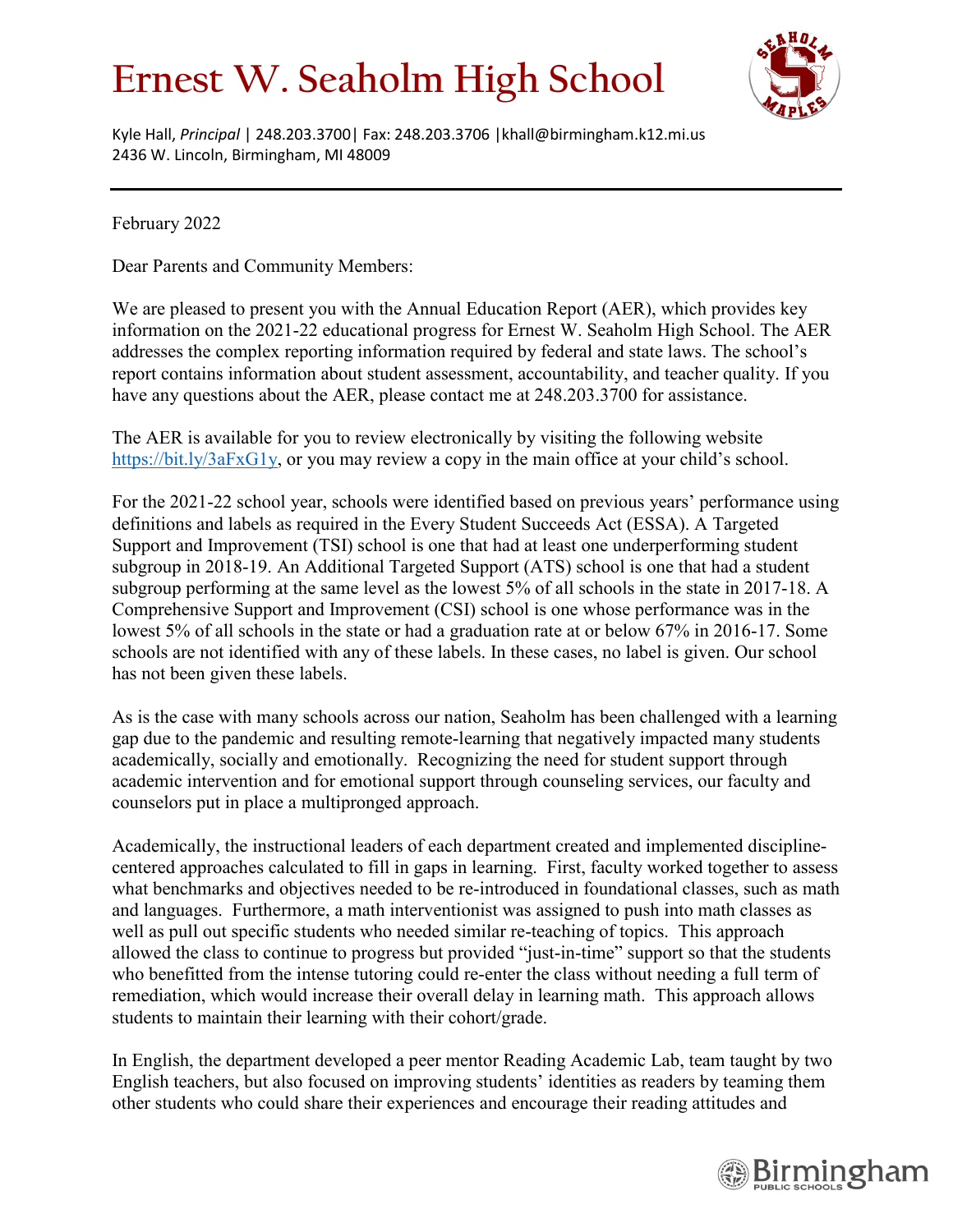habits. We have also created a similar Writing Academic Lab that promotes and supports writing as a tool to clarify thinking. Researched-based, this program is modeled after some successful writing labs within Michigan that our teachers have investigated and visited with students over the course of the year.

Another resource we have implemented is assigning a faculty member to focus on digging deeply into the data from our students through an examination of standardized test scores, GPAs, AP exams and even final exams. Because of the pandemic, test scores are problematic to quantify and draw conclusions accurately, but nevertheless, some key insights can be made on where to target resources. We recognize that our underserved students have been impacted even more severely and special attention has been placed on seeking ways to understand how the data can improve our ability to serve them better.

Supporting the emotional and social needs of our students during this pandemic has also been a priority here at Seaholm. Our counselors have provided assistance through small group counseling, support groups and opening a new "calm room" for our students needing a few minutes in the day to take some deep breaths. Our full time Crisis and Wellness Counselor continues to support our students daily through her interactions with students and bringing resources to the staff to implement within the classroom and the Student Center.

State law requires that we also report additional information.

- 1. Birmingham Public Schools is a closed district, which means that families must live within the district to be placed at a neighborhood school. Tuition-based programs are available for out-of- district families interested in attending our district.
- 2. THE STATUS OF THE 3-5 YEAR SCHOOL IMPROVEMENT PLAN Last year's message:

For several years Seaholm has had a school improvement goal related to literacy. Data from ACT and SAT have been used to assess student achievement related to this goal as have data from classroom- level assessments. Progress on the literacy goal in monitored at the building and department levels during faculty and department meetings. To further ensure improvement in student learning, all faculty members have a student growth measure related to literacy as part of their teacher evaluation. The teachers' literacy goals were crafted collaboratively within each department to ensure students develop discipline-specific literacy skills at a level appropriate for each course that builds on prior learning and prepares students for learning at the next level. The pandemic disallowed some follow through of individual teacher goals given that we move to a CV assessment of students—all students receiving credit.

Whole staff professional development in the 2020--2021 school year was devoted to finding ways to make students feel valued and connected to our school. Since research shows that students achieve more academically when they feel connected to the adults in the building, we have worked toward surveying our students and their attitudes toward this topic. Current year professional development is teacher led and allows for teachers to

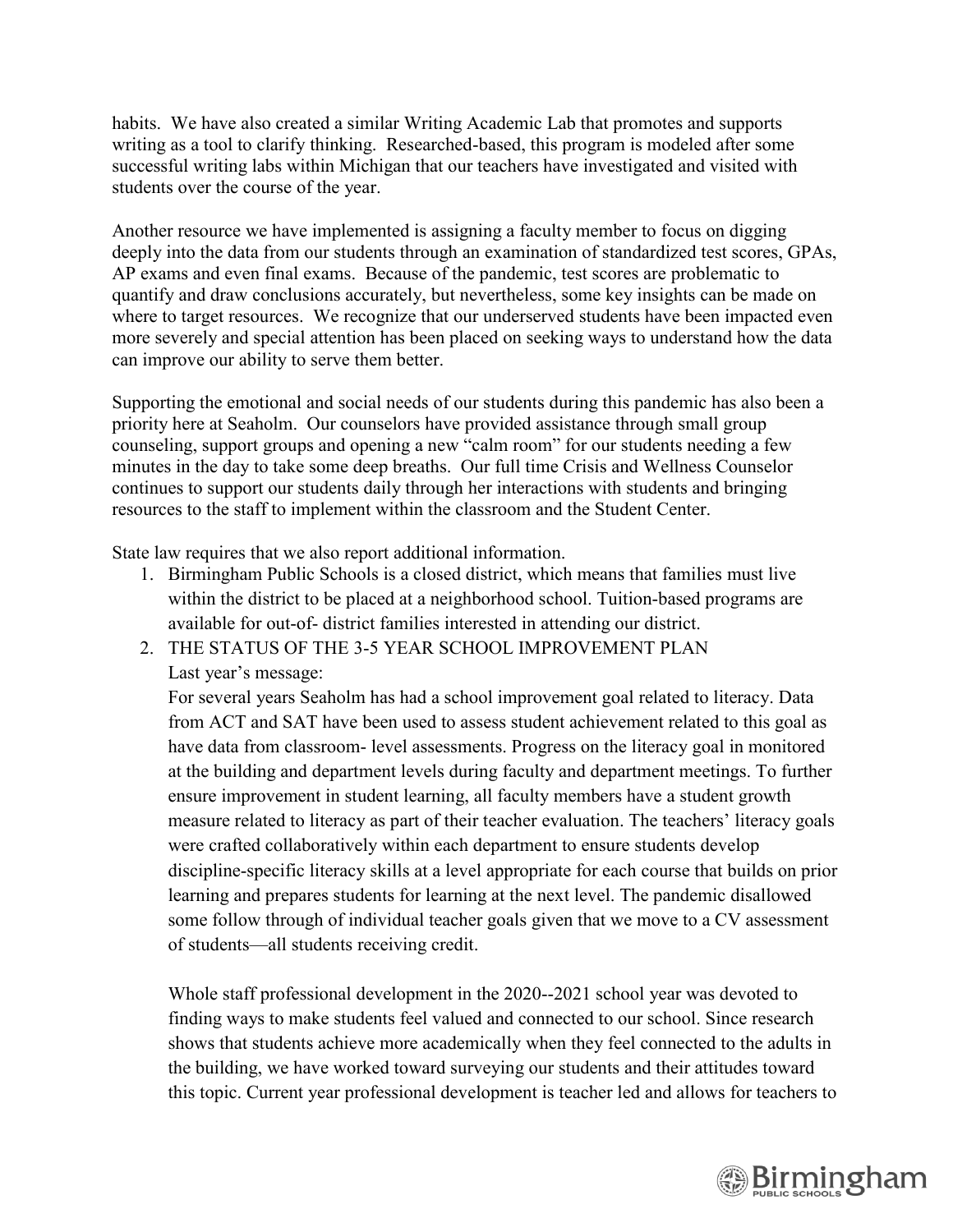work together to plan and share instructional strategies for students. Culturally Responsive Teaching practice is led by two teachers from different departments to ensure shared leadership and staff input. Furthermore, in the year 2021—2022, we are focusing on assessment as a tool to increase learning. This focus involves understanding the value of assessments, both formative and summative, to impact learning. Each department will have completed multiple hours of professional development to fine tune and apply best practice and newest research to assessment.

- 3. BPS offers specialized schools to students within the district.
	- a. Birmingham Covington School is a 3-8 district-wide school of choice open to BPS students with a special emphasis on science and technology. Interested students may register to enroll. If there aren't enough spaces available, a lottery is held in January to select students for the upcoming school year.
	- b. Lincoln Street Alternative High School seeks to develop the unique talents of their students by providing them the opportunity to acquire the skills, knowledge, and attitude necessary to live successfully in a changing world. LSAHS provides a flexible learning environment in a family atmosphere that encourages student decision making, critical thinking, understanding of and appreciation for individual and cultural differences, and good citizenship in our democratic society.
	- c. BPS partners with the International Academy to offer the International Baccalaureate program to high school students. Currently, the district holds 80 seats for interested students accepted into the program.
	- d. Oakland Schools Technical Campus Southeast is an extension of the high school program and provides nine educational clusters which are developed around broad occupational areas containing many different, but related, career training options for students.
- 4. BPS adheres to the Career and College Readiness academic standards and Michigan Merit Curriculum from the State of Michigan. Information on these can be found at http://tinyurl.com/MI-Standards. In addition, our district continues to work to fully align our K- 12 curriculum with state and national standards. As work progresses on these efforts, information will be made available to parents on our district website under the Teaching and Learning Department page.
- 5. The aggregate student achievement results for the PSAT/NMSQT achievement tests.

| <b>PSAT/NMSQT</b> | <b>Total</b> | <b>Evidence-Based</b> |             |
|-------------------|--------------|-----------------------|-------------|
| Fall              | <b>Mean</b>  | <b>Reading and</b>    |             |
| Grade 11          | <b>Score</b> | Writing               | <b>Math</b> |
| Seaholm 2020      |              |                       |             |
| (opt in testing,  |              |                       |             |
| due to pandemic)  | 1126         | 568                   | 558         |

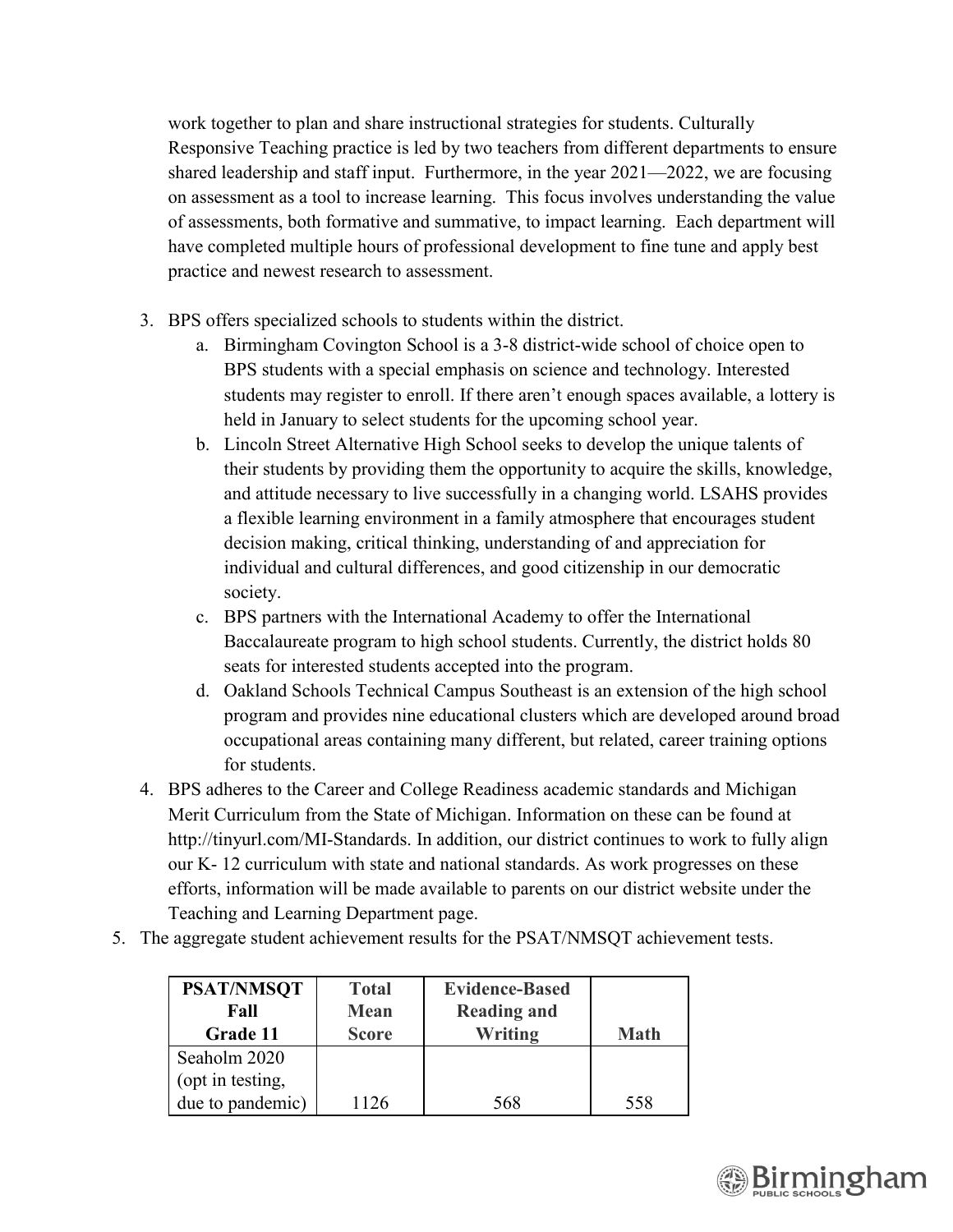| <b>Total Group</b> |      |     |     |
|--------------------|------|-----|-----|
| 2020               | 1109 | 566 | 543 |
| Seaholm 2019       | 1108 | 559 | 549 |
| <b>Total Group</b> |      |     |     |
| 2019               | 1004 | 509 | 494 |

6. Parent Communication including parent-teacher conferences: Parent-Teacher Conference data

January 23, 2020

| Grade:           | 9 <sup>th</sup> Grade | $10th$ Grade | l 1 <sup>th</sup> Grade | $12^{th}$ Grade | Total |
|------------------|-----------------------|--------------|-------------------------|-----------------|-------|
| $\#$ of Parents: | 89                    | 59<br>ر ب    | 7С                      | ັ               | 280   |

October 8, 2020

| Grade:          | $9th$ Grade | $10th$ Grade | $11th$ Grade | $12th$ Grade | $\tau_{\text{otal}}$ |
|-----------------|-------------|--------------|--------------|--------------|----------------------|
| $#$ of Parents: | 133<br>. ບປ |              | $\Omega'$    | 101          | 440                  |

January 28, 2021

| Grade:           | $9th$ Grade  | $\cdot$ o <sup>th</sup> Grade | <sup>11th</sup> Grade | $12^{th}$ Grade | $\mathbf{\mathbf{\mathsf{\mathbf{\mathsf{m}}}}}$<br><sup>r</sup> otar |
|------------------|--------------|-------------------------------|-----------------------|-----------------|-----------------------------------------------------------------------|
| $\#$ of Parents: | $10^{\circ}$ | 83                            |                       | 68              | າາດ<br>24 O                                                           |

During the 2020-2021 school year, of the 994 households Seaholm experienced 768 recorded parent teacher interactions at conferences which reflects a 77 percent engagement rate. In addition, Seaholm utilized the weekly eNews, website, alternately scheduled parent meetings, Schoology, daily teacher conference times, and saw an increase in two way interactions between students/parents due to the virtual learning environment. Current data gathering practices reflect a shift to an online registration platform. March 2020 Schools closed due to COVID -19. During the 2019-20 school year, an average of 73 percent of parents attended parent teacher conferences or communicated about their student 's progress with staff. We encourage ongoing communication throughout the school year between parents and teachers via email or phone.

7. Seaholm had 13 students that were dual enrolled status which equates to 1.03% of our population. Seaholm offers 23 AP Classes per year. At Seaholm over the course of three trimester AP Class enrollment was 513. In May 2021, 389 students took 648 AP exams. Of the 389 exams 63% of tests received a 3 or higher, leading to college credit. Each college and university – not the College Board or the AP program – makes its own decisions about awarding credit and placement. Most schools have a written policy spelling out things like the minimum required score to earn credit for a given AP exam, the amount of credit awarded and how credits are applied.